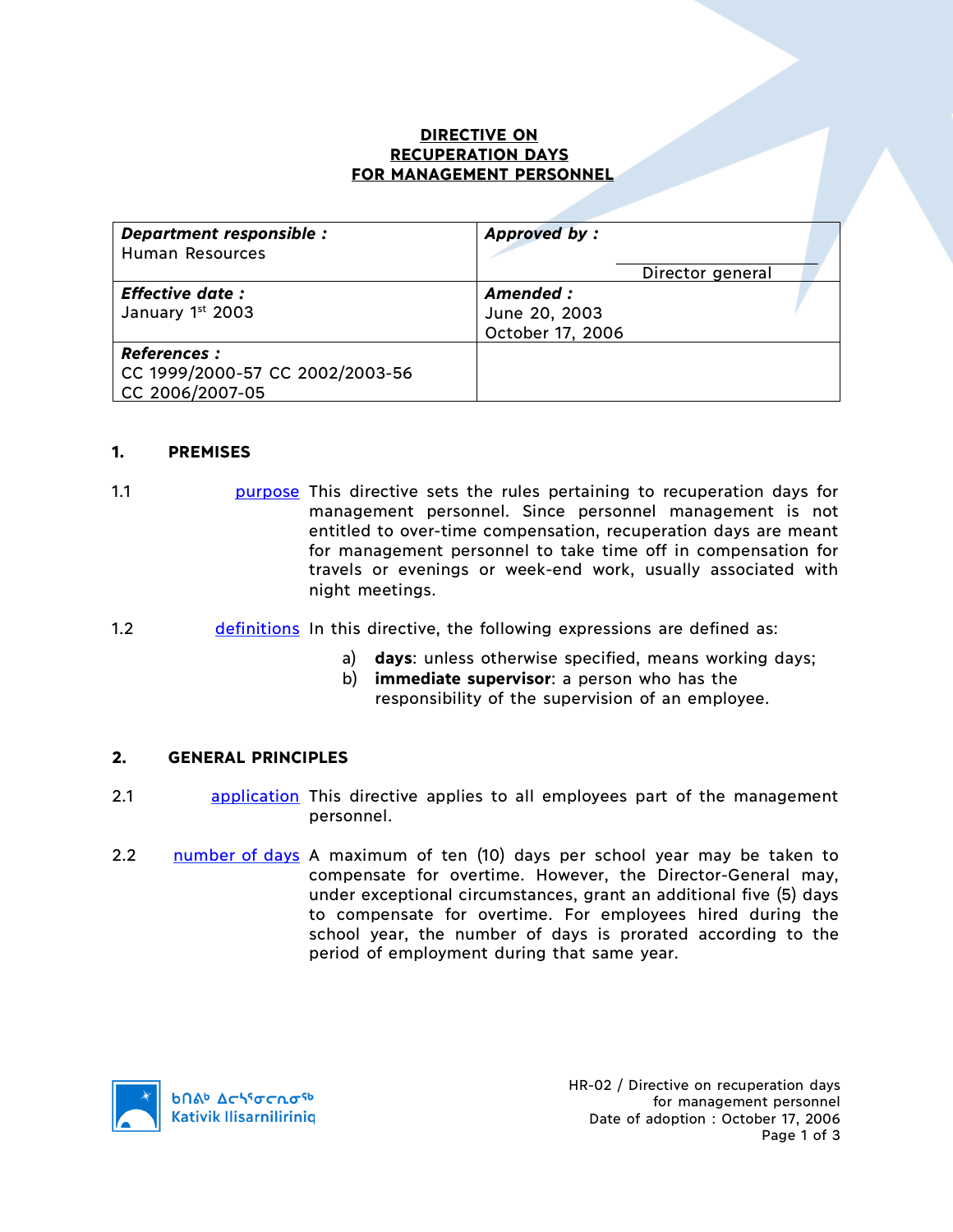2.3 **acquisition** The number of recuperation days owed to the employee is in of recuperation proportion to the number of days worked as over-time or travel days time.

> Recuperation days are not automatically granted, the employee must keep track of the over-time or travel time actually done and apply it for an equivalent number of recuperation days.

- 2.4 period to take Recuperation days should normally be taken one or two days at a recuperation days time, shortly after having acquired them. If this is not possible, they may be accumulated to be taken at a later time, but no more than 5 days at a time. Also, no more that 5 days can be added to annual vacation period unless authorized by the Director-General.
- 2.5 exception to 2.4 Article 2.4 does not apply to a Principal, Vice-Principal, Coordinator of Community Education and Services or Centre Director of an adult education center.
- 2.6 transfer to the No more than 5 recuperation days may be transferred to the next next school year school year.
- 2.7 loss of transferred When transferred to the next school year, recuperation days not recuperation taken before the end of the said school year are forfeit and this, days without compensation or remuneration.
- 2.8 request to the Before taking recuperation days, a memo shall be sent by the supervisor employee to the immediate supervisor, giving a brief summary of overt-time and travel time that need to be compensated by recuperation days.

| <b>Procedure</b> |                                                                     |
|------------------|---------------------------------------------------------------------|
| 2A)              | absence Any leave taken as recuperation day shall be reported on an |
|                  | report Absence Report form with the coding "F" and with the mention |
|                  | "Recuperation day(s)" in the section for comments.                  |

#### **3. FINAL PROVISIONS**

3.1 derogation to Any derogation from the modalities expressed in this directive is the modalities subject to the approval of the Director-General. of the directive